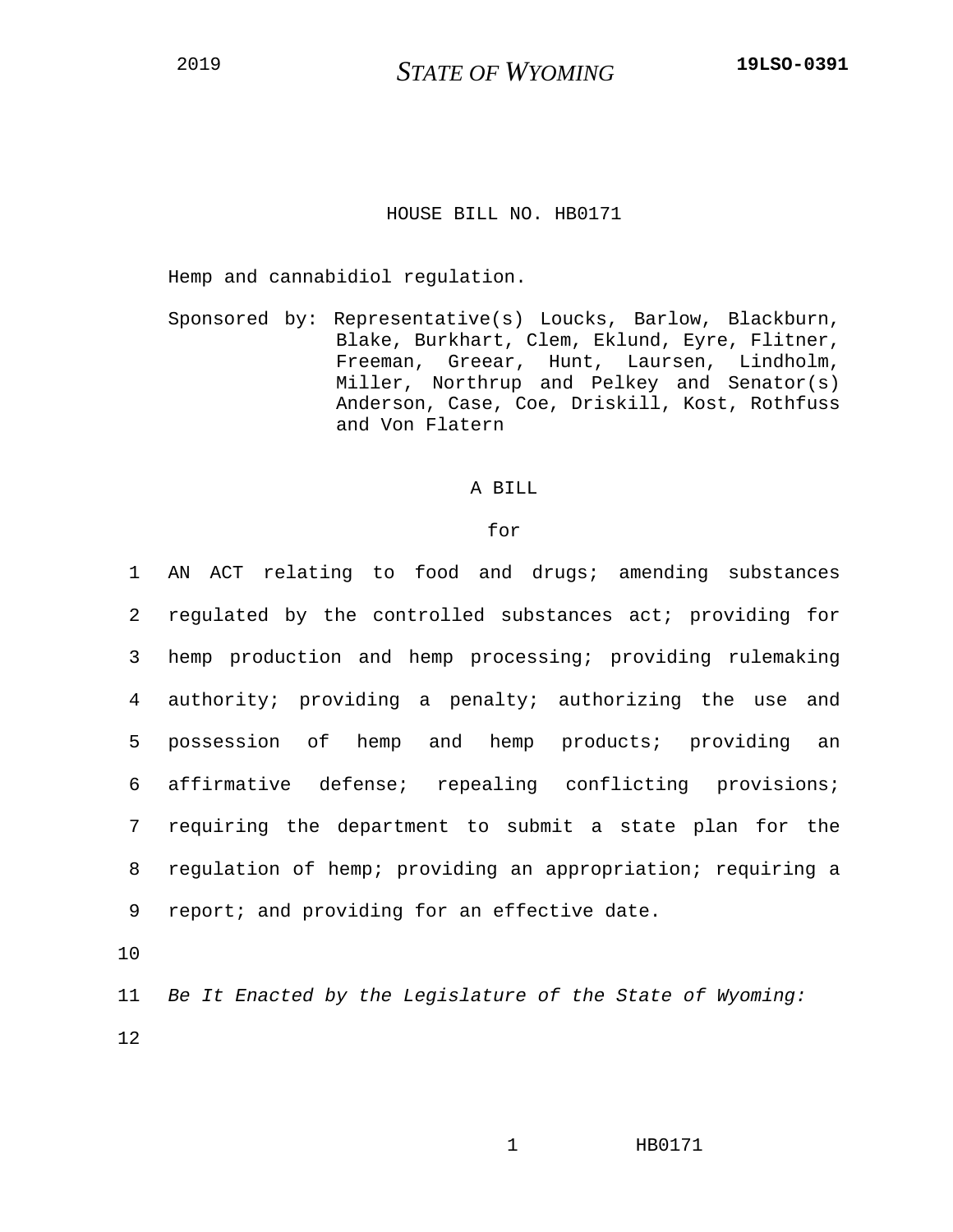1 **Section 1.** W.S. 11-51-101 through 11-51-107 are created 2 to read: 3 4 CHAPTER 51 5 HEMP PRODUCTION 6 7 **11-51-101. Definitions.** 8 9 (a) As used in this article: 10 11 (i) "Corrective action plan" means a plan the 12 department develops in consultation with a licensee to 13 correct any violation of this article; 14 15 (ii) "Disposal" means activities to alter or treat 16 hemp or hemp products that contain an amount of THC in excess 17 of the amount authorized in this article to ensure that the 18 THC is reduced to bring the hemp or hemp product into 19 compliance with this article or, if compliance is not 20 attainable, that the THC is rendered inaccessible; 21 22 (iii) "Hemp" or "hemp product" means all parts, 23 seeds and varieties of the plant cannabis sativa l., whether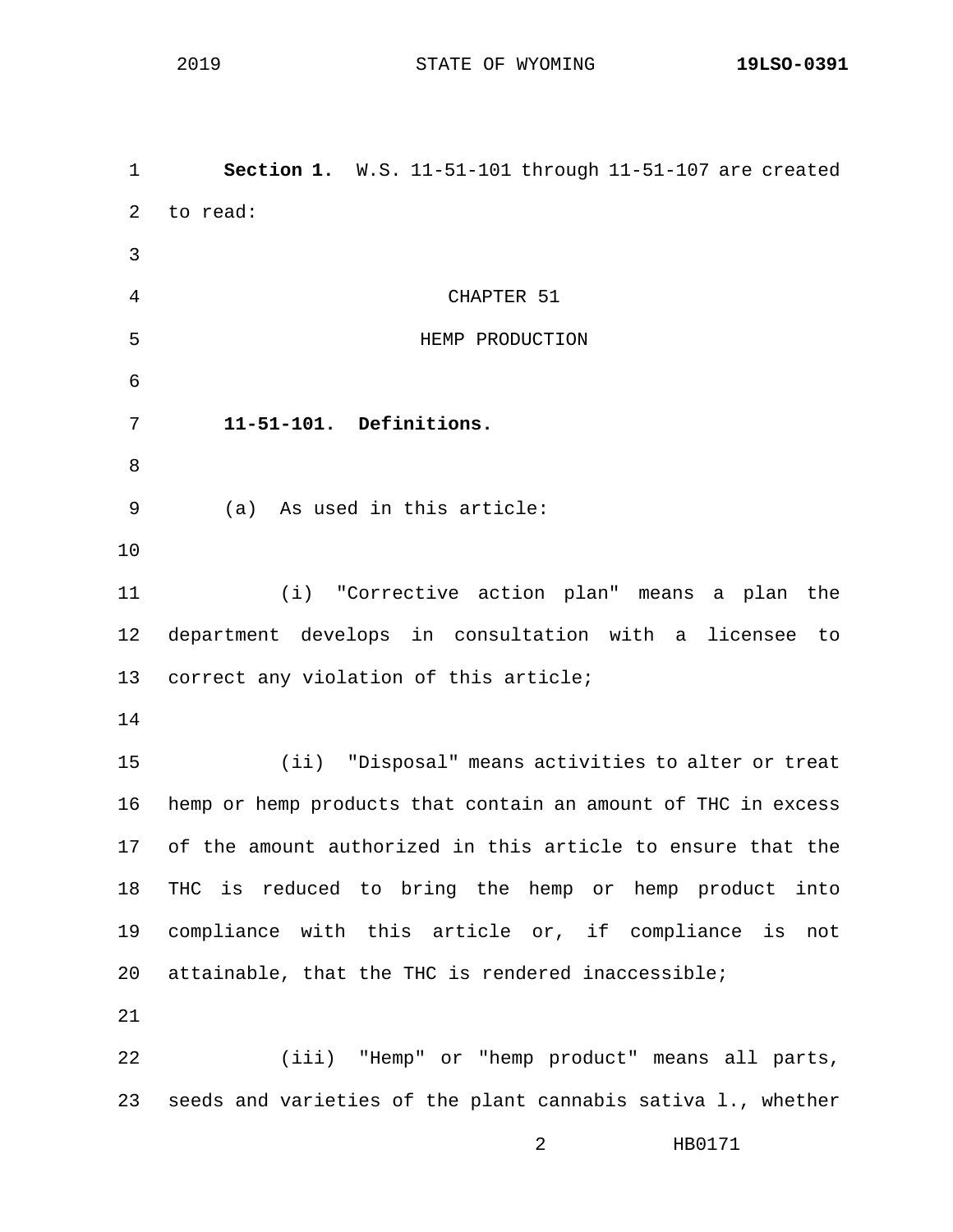1 growing or not, or a product, derivative, extract, 2 cannabinoid, isomer, acid, salt or salt of isomer made from 3 that plant with a THC concentration of not more than three-4 tenths of one percent (0.3%) on a dry weight basis when using 5 post-decarboxylation or another similarly reliable testing 6 method; 7 8 (iv) "Licensee" means a person licensed under this 9 article to produce, process or test hemp; 10 11 (v) "Produce" means all acts necessary to produce 12 and market hemp including, without limitation, planting, 13 cultivating, harvesting, cloning, producing seeds, handling, 14 transporting and selling; 15 16 (vi) "Process" means converting hemp into another 17 product that contains no more than three-tenths of one percent 18 (0.3%) THC on a dry weight basis when using 19 post-decarboxylation or another similarly reliable testing 20 method;

21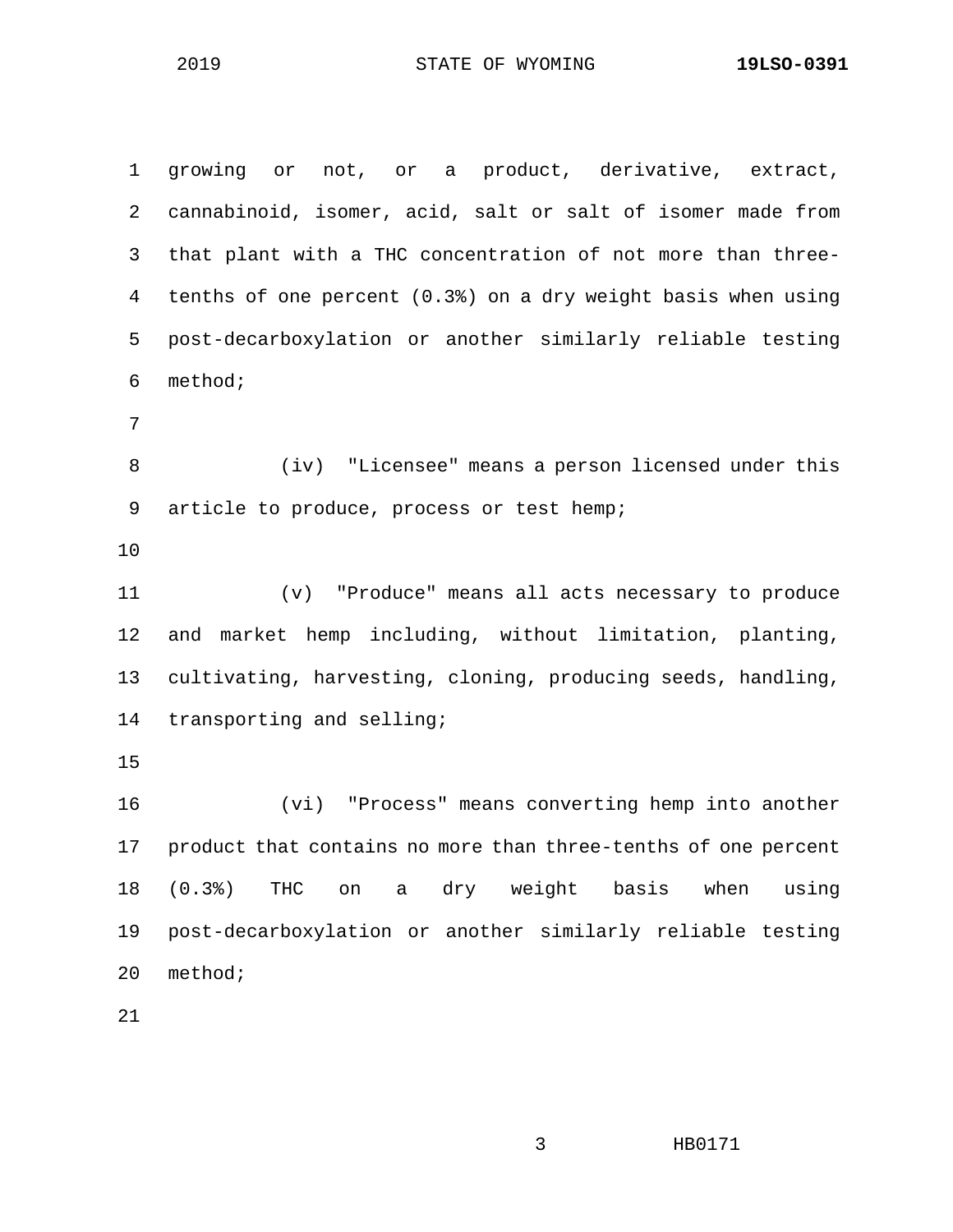1 (vii) "THC" means tetrahydrocannabinol, the 2 psychoactive component of the cannabis plant, with the 3 scientific name trans-delta 9-tetrahydrocannabinol. 4 5 **11-51-102. Hemp as agricultural crop; use of hemp.** 6 7 (a) Hemp is an agricultural crop in this state. Upon 8 meeting the requirements of this article, a person may produce 9 or process hemp. 10 11 (b) Notwithstanding the requirements of this article, 12 the possession, purchase, transportation and use of hemp and 13 hemp products by any person is allowable without restriction. 14 15 **11-51-103. Licensing.** 16 17 (a) No person shall produce or process hemp unless the 18 person has obtained a license from the department on a form 19 provided by the department. 20 21 (b) The application for a license under this section 22 shall include: 23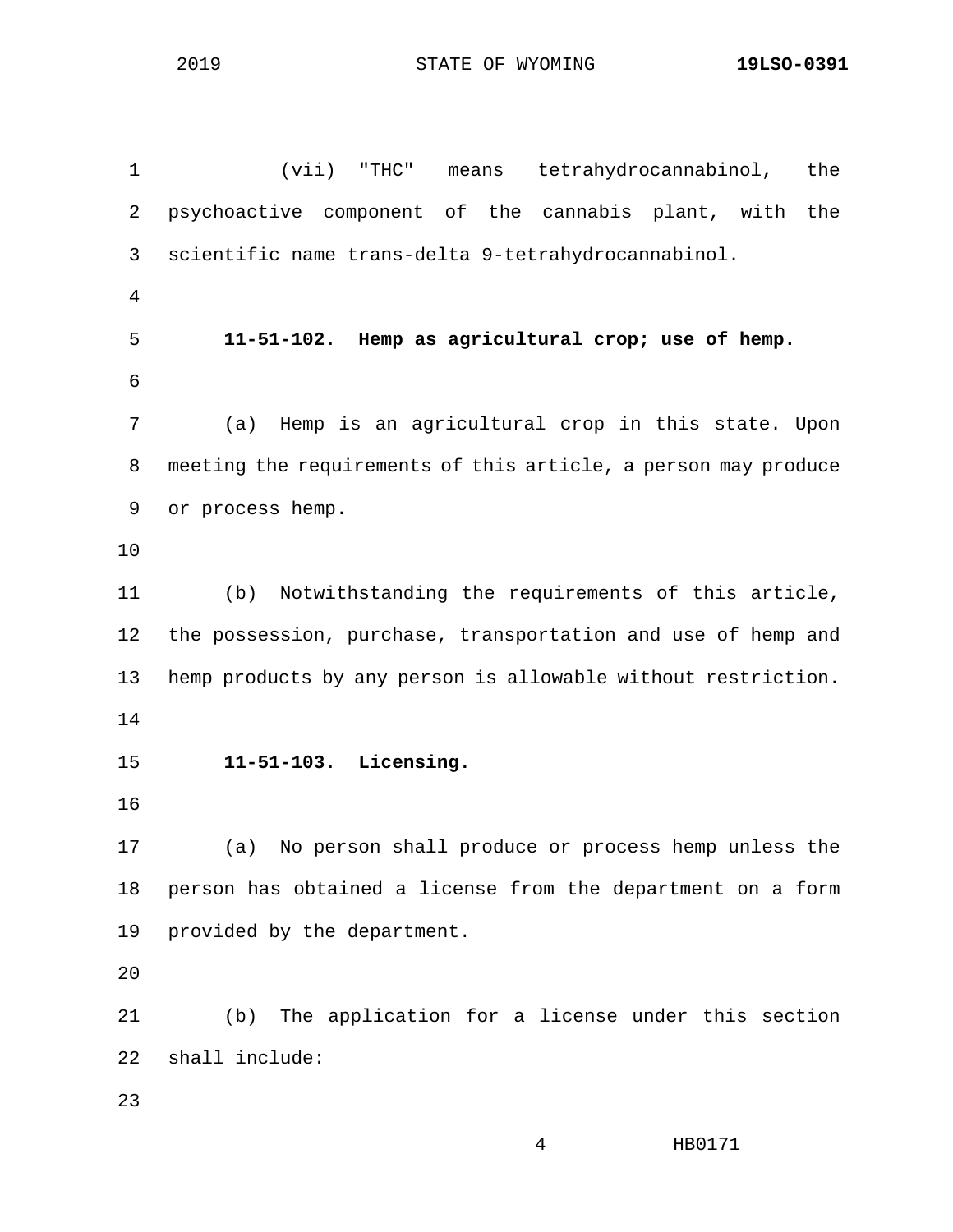1 (i) The name and address of the applicant; 2 3 (ii) The physical address and legal description of 4 all land and property where the production or processing will 5 occur; 6 7 (iii) A statement that the applicant has not been 8 convicted of or pled nolo contendre to a controlled substance 9 felony, or in the event the applicant is not an individual, 10 a statement that no member, principal, officer or director of 11 the applicant has been convicted of or pled nolo contendre to 12 a controlled substance felony; and 13 14 (iv) Authorization for reasonable access by the 15 department for random inspections related to production or 16 processing activities. 17 18 (c) The department shall issue a license, or renewal 19 thereof, which is valid for one (1) year if: 20 21 (i) The requirements of subsection (b) of this 22 section are met including that the applicant has not been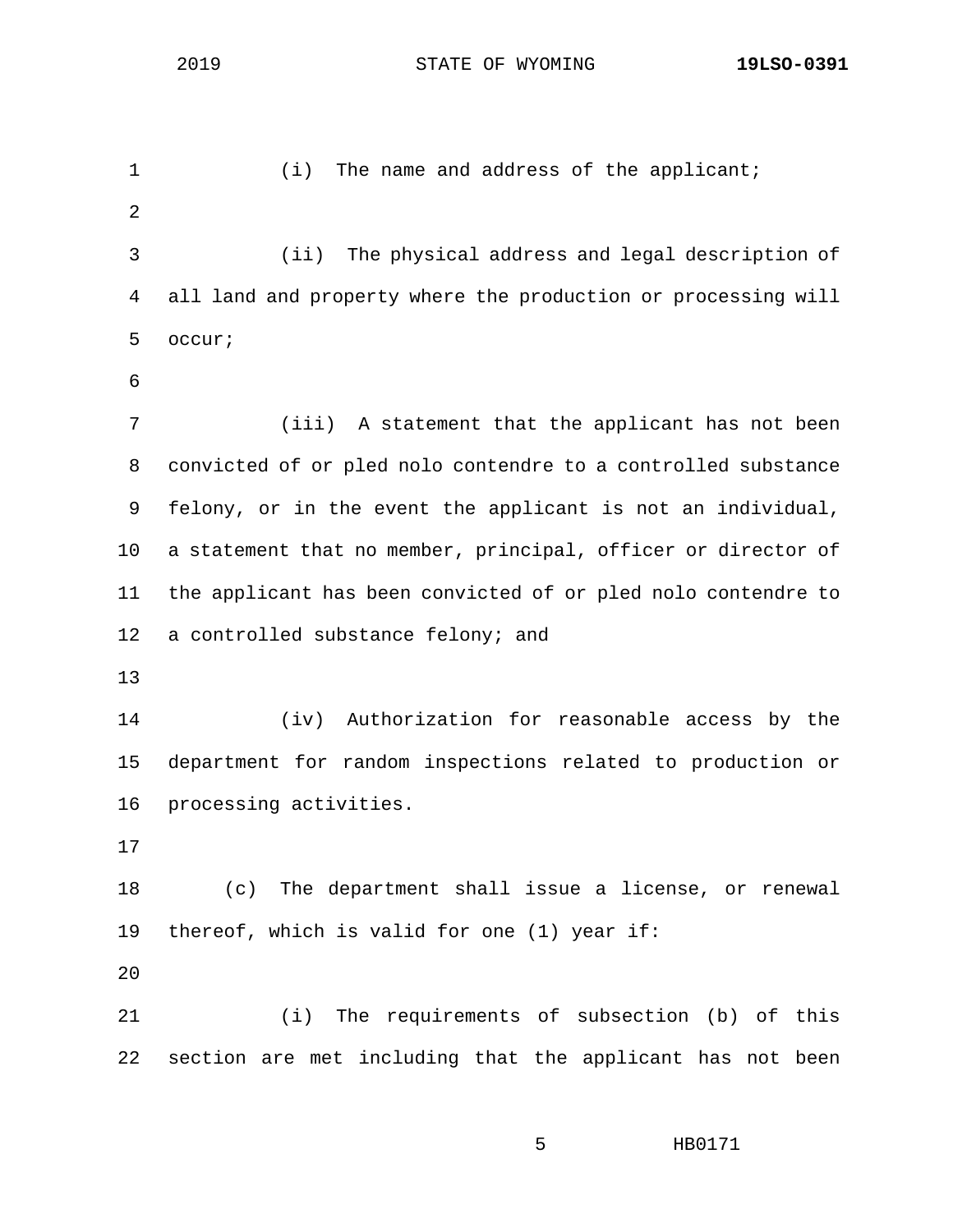1 convicted of or pled nolo contendre to a controlled substance 2 felony; and 3 4 (ii) Five hundred dollars (\$500.00) is received 5 for each annual license or renewal application. 6 7 (d) Licenses under this section may authorize producing 8 hemp and processing hemp products at more than one (1) 9 location for the same licensee. 10 11 (e) Any person possessing hemp or hemp products only 12 for the purpose of testing THC levels may, but shall not be 13 required to, obtain a license under this article. 14 15 **11-51-104. Enforcement; penalties.** 16 17 (a) The department shall perform annual inspections of 18 a random sample of licensees to determine compliance with 19 this article. Except as provided in subsection (b) of this 20 section, no licensee shall be subject to more than one (1) 21 inspection per year. 22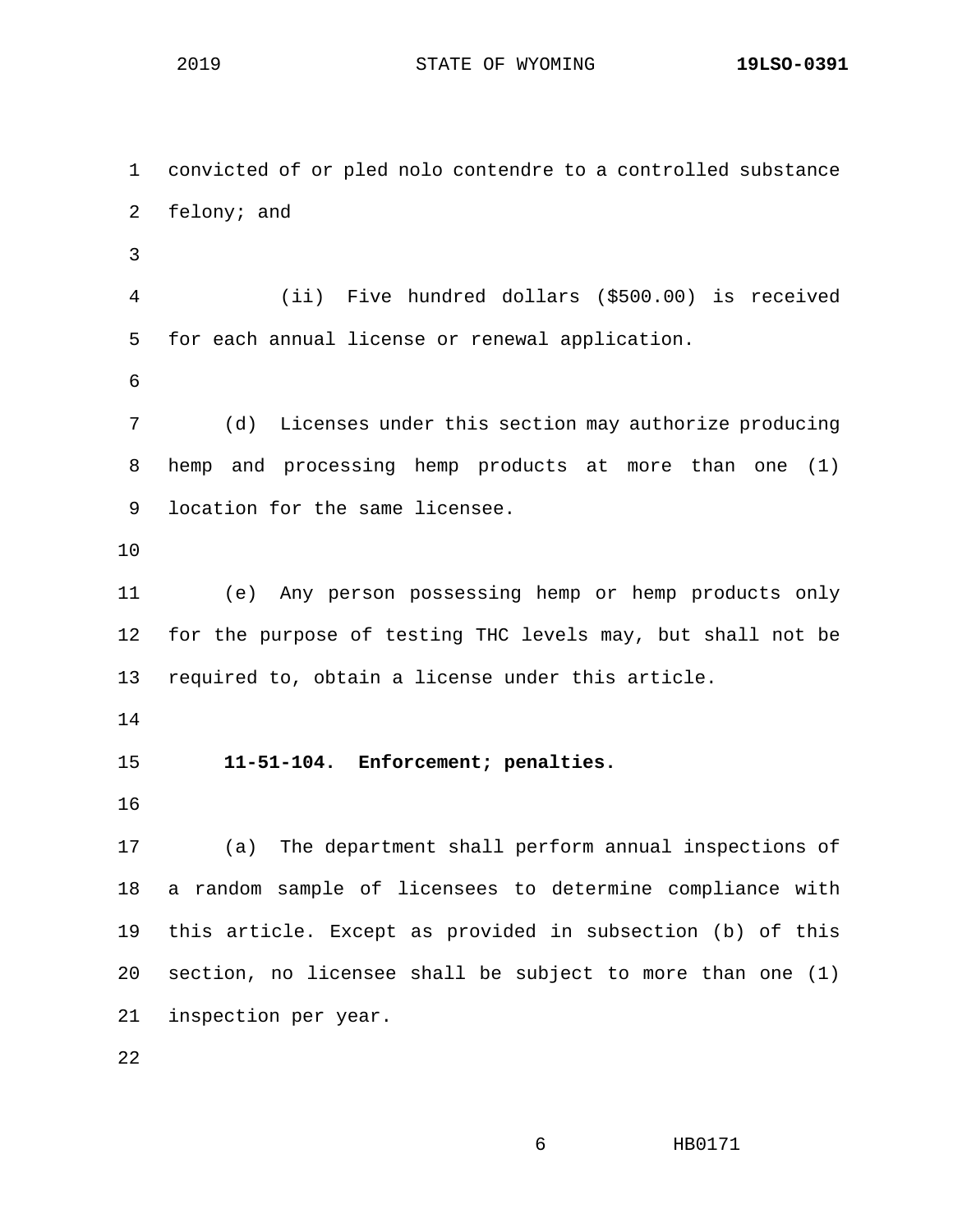1 (b) Any licensee who violates any provision of this 2 article or any regulation promulgated pursuant to this 3 article shall be subject to a corrective action plan. The 4 corrective action plan may include reporting requirements, 5 additional inspections, suspension of a license, steps 6 necessary to restore a license, or requirements related to 7 disposal of hemp or hemp products that contain in excess of 8 three-tenths of one percent (0.3%) THC on a dry weight basis. 9 The plan may require rendering THC inaccessible by using hemp 10 or hemp products as a livestock feedstuff, as a soil amendment 11 material or by destruction of the hemp or hemp product.

12

13 (c) Any person who intentionally violates this article 14 is guilty of a misdemeanor punishable by a fine of not more 15 than seven hundred fifty dollars (\$750.00), imprisonment for 16 not more than six (6) months, or both.

17

18 (d) If any person has three (3) or more violations of 19 this article or any regulation promulgated pursuant to this 20 article within five (5) years, the department shall revoke 21 the license and the person shall be ineligible for licensure 22 under this article for five (5) years.

23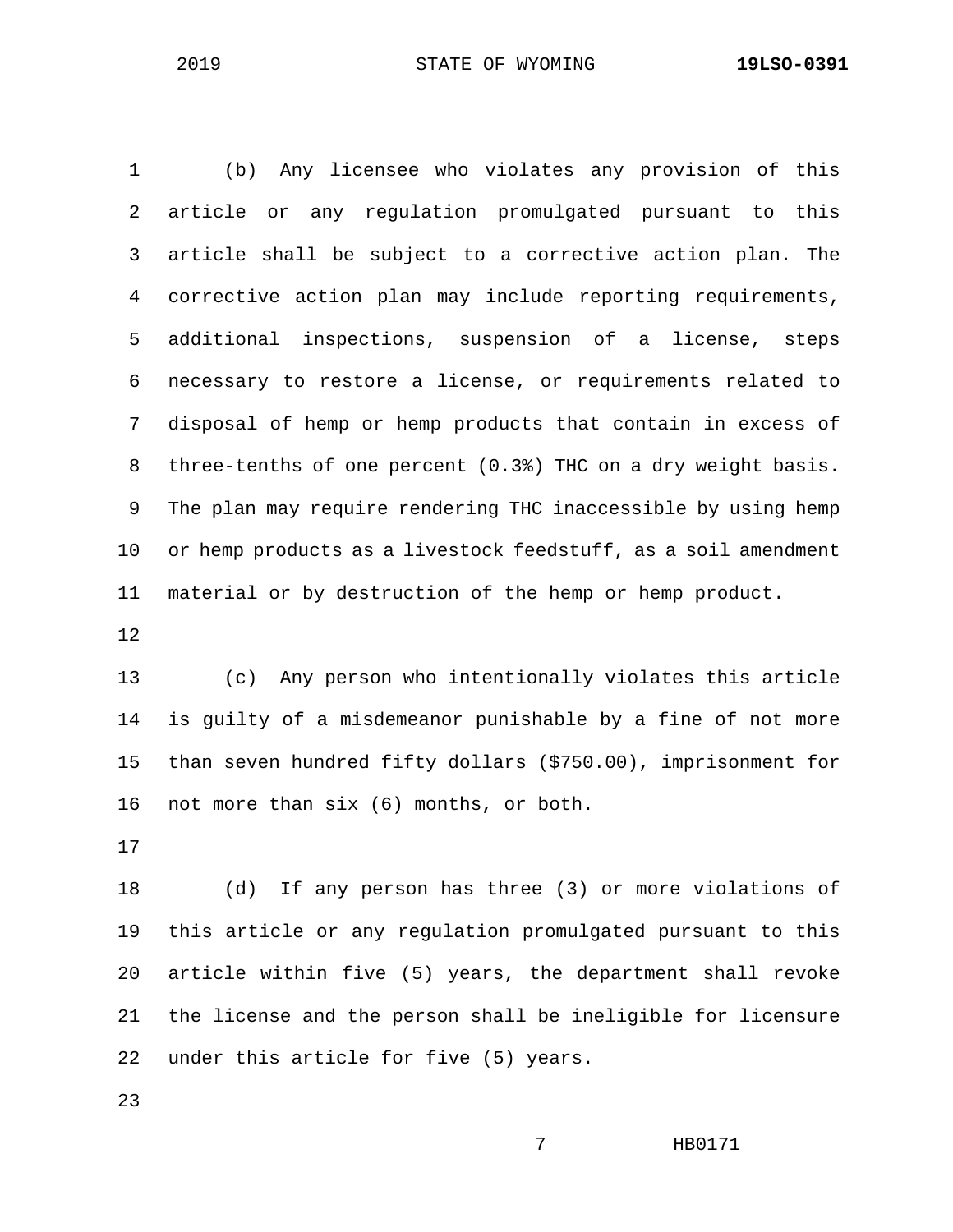1 **11-51-105. Rules and agreements.** 2 3 (a) The department shall adopt rules necessary to 4 implement the provisions of this article. 5 6 (b) The department may enter into agreements with 7 tribal governments related to hemp production and the 8 processing of hemp products. 9 10 **11-51-106. Disposition of fees.** 11 12 All fees collected under this article shall be deposited with 13 the state treasurer in a separate account which is 14 continuously appropriated to the department for the 15 administration of this article. 16 17 **11-51-107. Exception if this article is not**  18 **implemented.** 19 20 Nothing in this article shall preclude any person from 21 applying for and receiving authorization to produce and 22 process hemp from another authorized entity if the department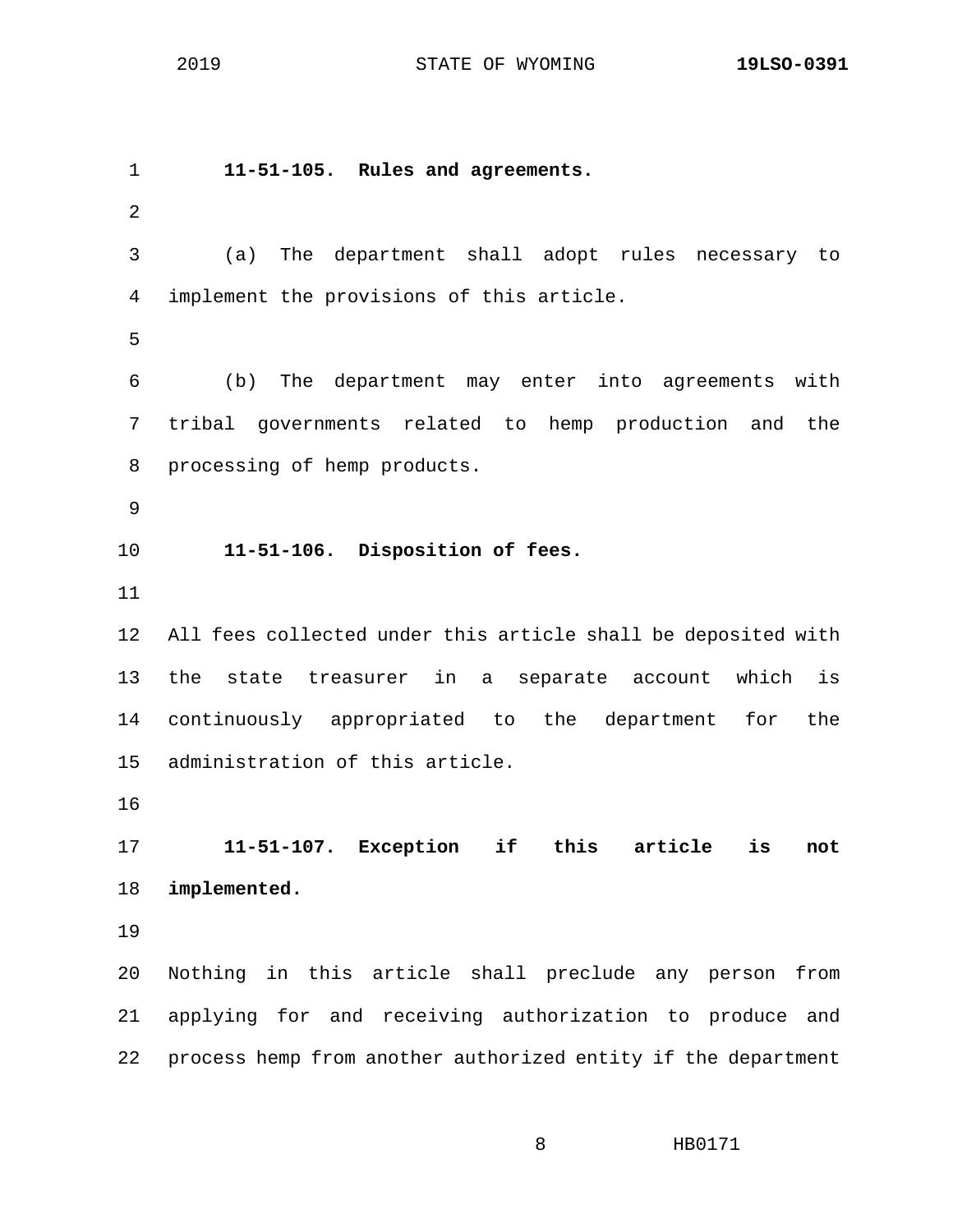1 does not receive authority to do so or is otherwise not 2 implementing this article. 3 4 **Section 2.** W.S. 35-7-1063(a)(i), (iii) and by creating 5 new subsections (b) and (c) is amended to read: 6 7 **35-7-1063. Exceptions to provisions.** 8 9 (a) The provisions and penalties of this chapter shall 10 not apply to: 11 12 (i) The medical possession or use of hemp extract 13 when used in accordance with the provisions of W.S. 35-7-1901 14 through 35-7-1903 or hemp products for any purpose or 15 application; 16 17 (iii) <del>Industrial H</del>emp farming production, 18 processing or testing in accordance with the provisions of 19 W.S. 35-7-2101 through 35-7-2109, or industrial hemp grown 20 for research purposes by the university or the department of 21 agriculture W.S. 11-51-101 through 11-51-107. 22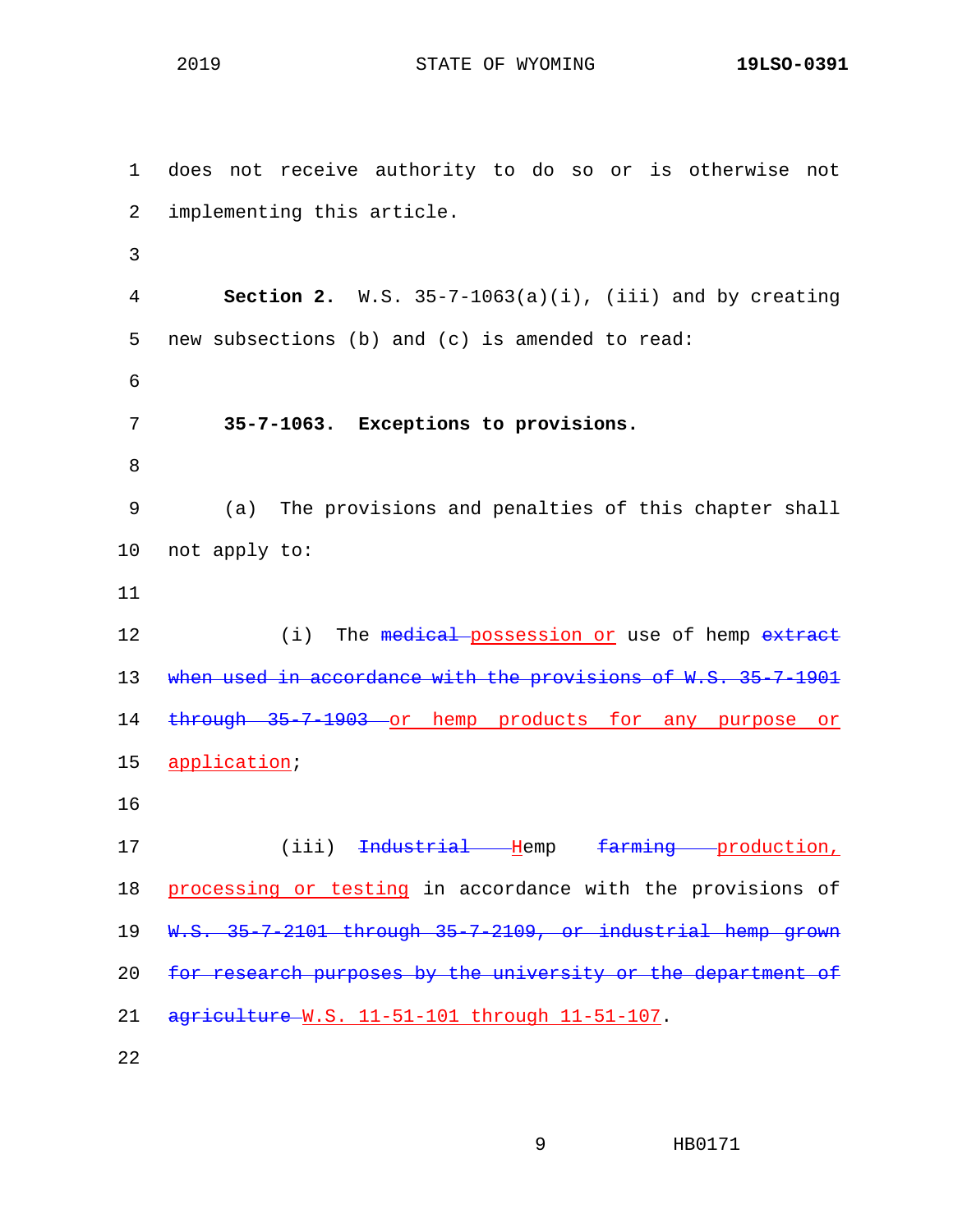| $\mathbf 1$ | It is an affirmative defense to a prosecution by<br>(b)        |
|-------------|----------------------------------------------------------------|
| 2           | the state of Wyoming related to the possession or cultivation  |
| 3           | of marihuana that the defendant reasonably relied on the label |
| 4           | or other packaging which indicated that the alleged marihuana  |
| 5           | was hemp or a hemp product containing not more than the amount |
| 6           | of tetrahydrocannabinol specified under subsection (c) of      |
| 7           | this section.                                                  |
| 8           |                                                                |
| 9           | As used in this section "hemp" or "hemp product"<br>(c)        |
| 10          | means all parts, seeds and varieties of the plant cannabis     |
| 11          | sativa 1. or a product made from that plant with a trans-delta |
| 12          | 9-tetrahydrocannabinol (THC) concentration of not more than    |
| 13          | three-tenths of one percent (0.3%) on a dry weight basis.      |
| 14          |                                                                |
| 15          | Section<br>through 35-7-1903<br>3.<br>$W.S. 35-7-1901$<br>and  |
| 16          | 35-7-2101 through 35-7-2109 are repealed.                      |
| 17          |                                                                |
| 18          | Section 4.                                                     |
| 19          |                                                                |
| 20          | (a) Not later than thirty (30) days after the effective        |
| 21          | date of this act, the department of agriculture shall submit   |
| 22          | a state plan to the United States secretary of agriculture     |
| 23          | for primary regulatory authority of hemp in Wyoming<br>as      |
|             |                                                                |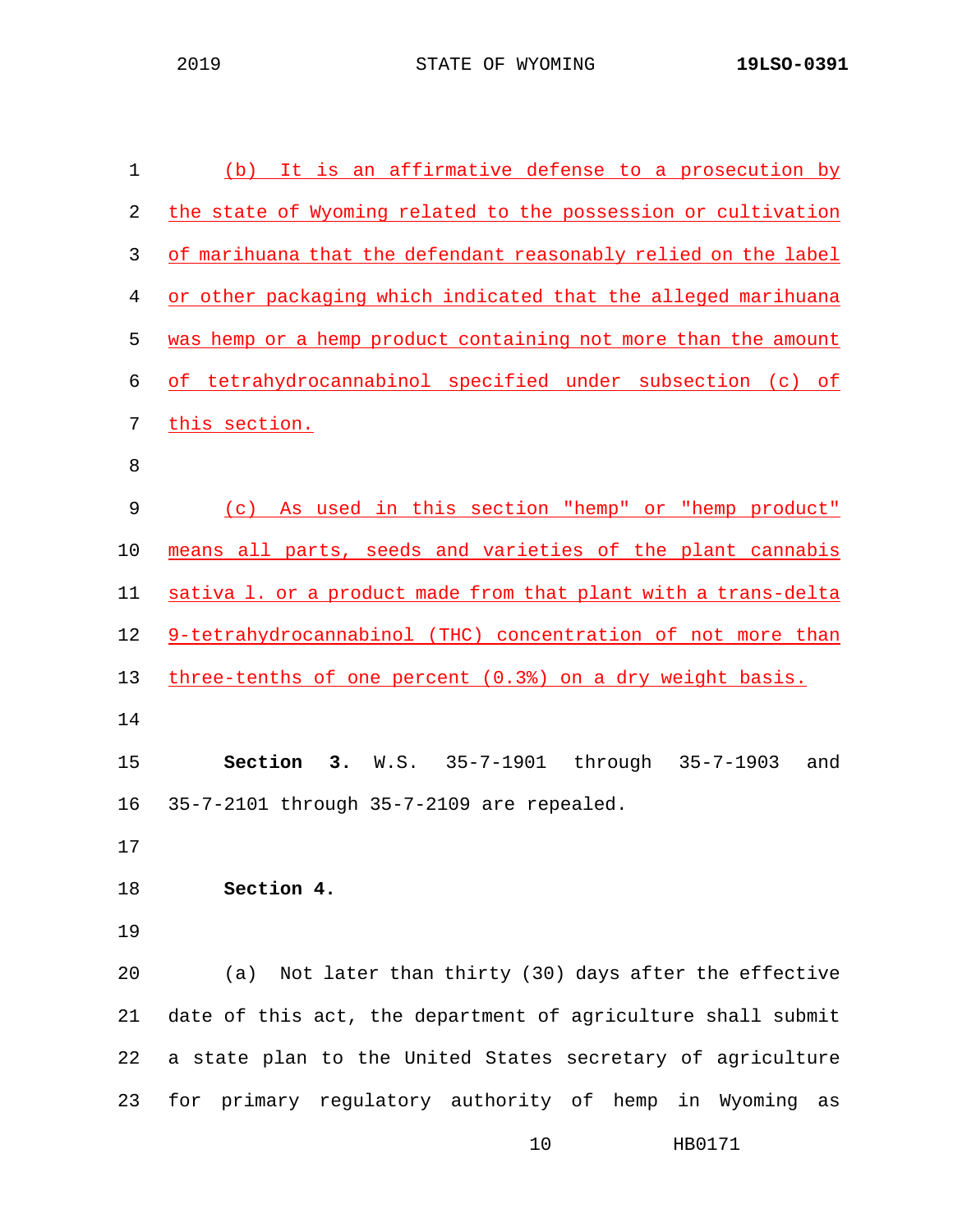1 provided in the Agriculture Improvement Act of 2018, Section 2 10113.

3

4 (b) The department of agriculture shall receive and 5 process license applications for the production and 6 processing of hemp as provided in W.S. 11-51-103, created 7 under section 1 of this act, immediately upon approval of the 8 state plan submitted under subsection (a) of this section.

9

10 (c) There is appropriated one hundred twenty-thousand 11 dollars (\$120,000.00) from the general fund to the department 12 of agriculture. This appropriation shall be for the period 13 beginning with the effective date of this act and ending June 14 30, 2020. This appropriation shall only be expended for the 15 purpose of employing up to one (1) additional full-time 16 employee within the department of agriculture for the 17 administration of this act. Notwithstanding any other 18 provision of law, this appropriation shall not be transferred 19 or expended for any other purpose and any unexpended, 20 unobligated funds remaining from this appropriation shall 21 revert as provided by law on June 30, 2020. The additional 22 position authorized under this subsection shall be included